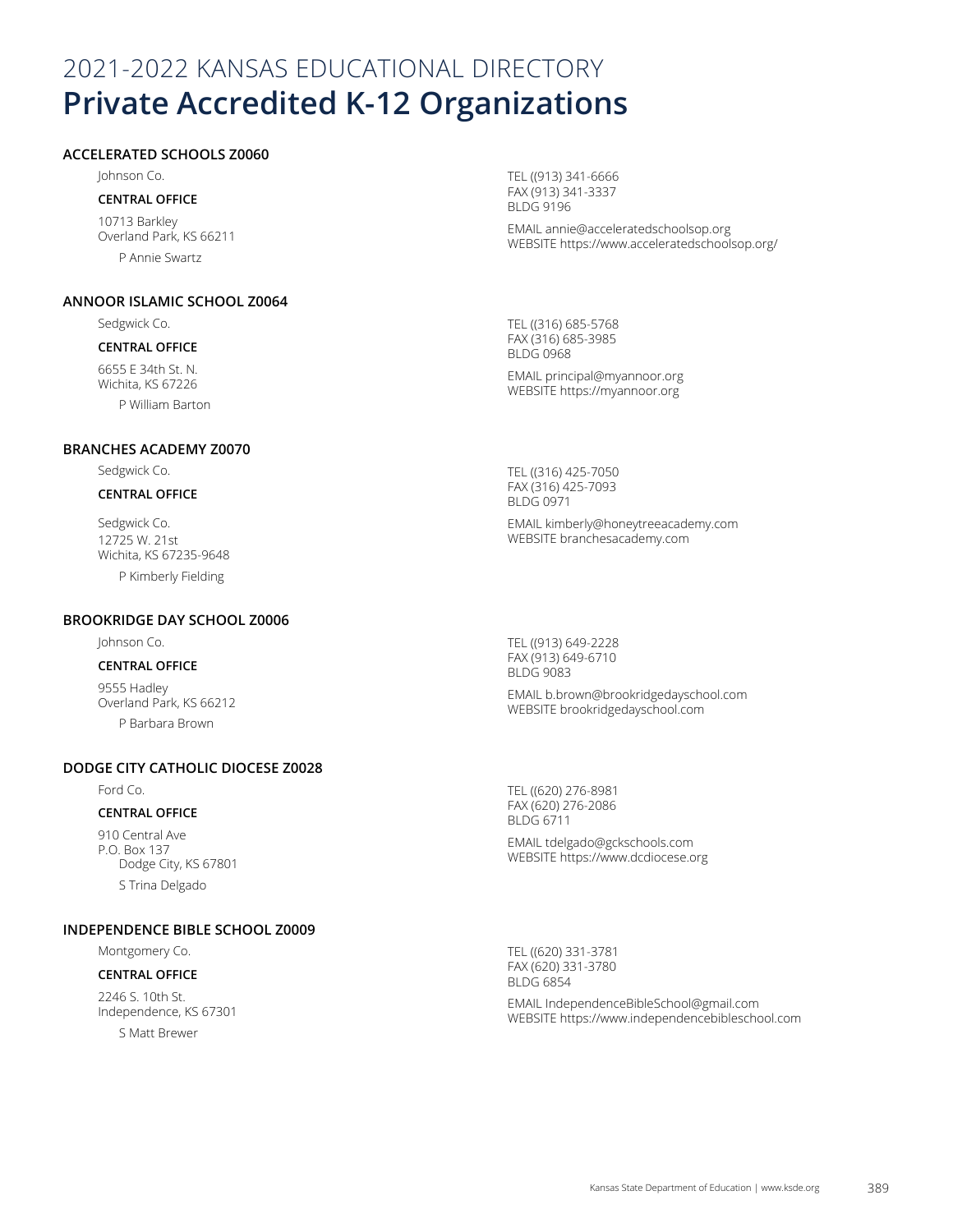#### **KANSAS CITY CATHOLIC DIOCESE Z0029**

Wyandotte Co.

#### **CENTRAL OFFICE**

12615 Parallel Parkway Kansas City, KS 66109-3748

> S Vincent Cascone CEC Allison Carney DCI Allison Carney AS Allison Carney AS Maureen Huppe

#### **LIFE PREPARATORY ACADEMY Z0066**

Sedgwick Co.

#### **CENTRAL OFFICE**

3841 N. Meridian Ave. Wichita, KS 67204-3438

> P Mark Appier DF Jacob Bentley DFS Ruben Fernandez FO Tim Rotola

#### **LUTHERAN SCHOOLS (TOPEKA) Z0026**

Shawnee Co.

#### **CENTRAL OFFICE**

1000 S.W. 10th Ave. Topeka, KS 66604-1104

S James Bradshaw

#### **SALINA CATHOLIC DIOCESE Z0030**

Saline Co.

#### **CENTRAL OFFICE**

103 N 9th Street P.O. Box 980 Salina, KS 67402-0980

> S Geoff Andrews DSD Nick Compagnone

#### **URBAN PREPARATORY ACADEMY X0445**

Sedgwick Co.

#### **CENTRAL OFFICE**

2821 E. 24th North Wichita, KS 672196721

S Wade Moore

TEL ((913) 721-1570 FAX (913) 721-5598 BLDG 0822 EMAIL vcascone@archkckcs.org WEBSITE https://archkck.org

TEL ((316) 838-1243 FAX (316) 932-2050 BLDG 0969 EMAIL MAppier@lifeprep.us WEBSITE www.lifeprep.us

TEL ((785) 357-4441 FAX (785) 357-5071 BLDG 9085

EMAIL jbradshaw@kslcms.org WEBSITE https://kslcms.org

TEL ((785) 827-8746 Ext 46 FAX (785) 827-6133 BLDG 3035

EMAIL geoff.andrews@salinadiocese.org WEBSITE https://salinadiocese.org

TEL ((316) 304-5479 BLDG 0256

EMAIL wellfavoredman@yahoo.com WEBSITE www.upacademywichita.org